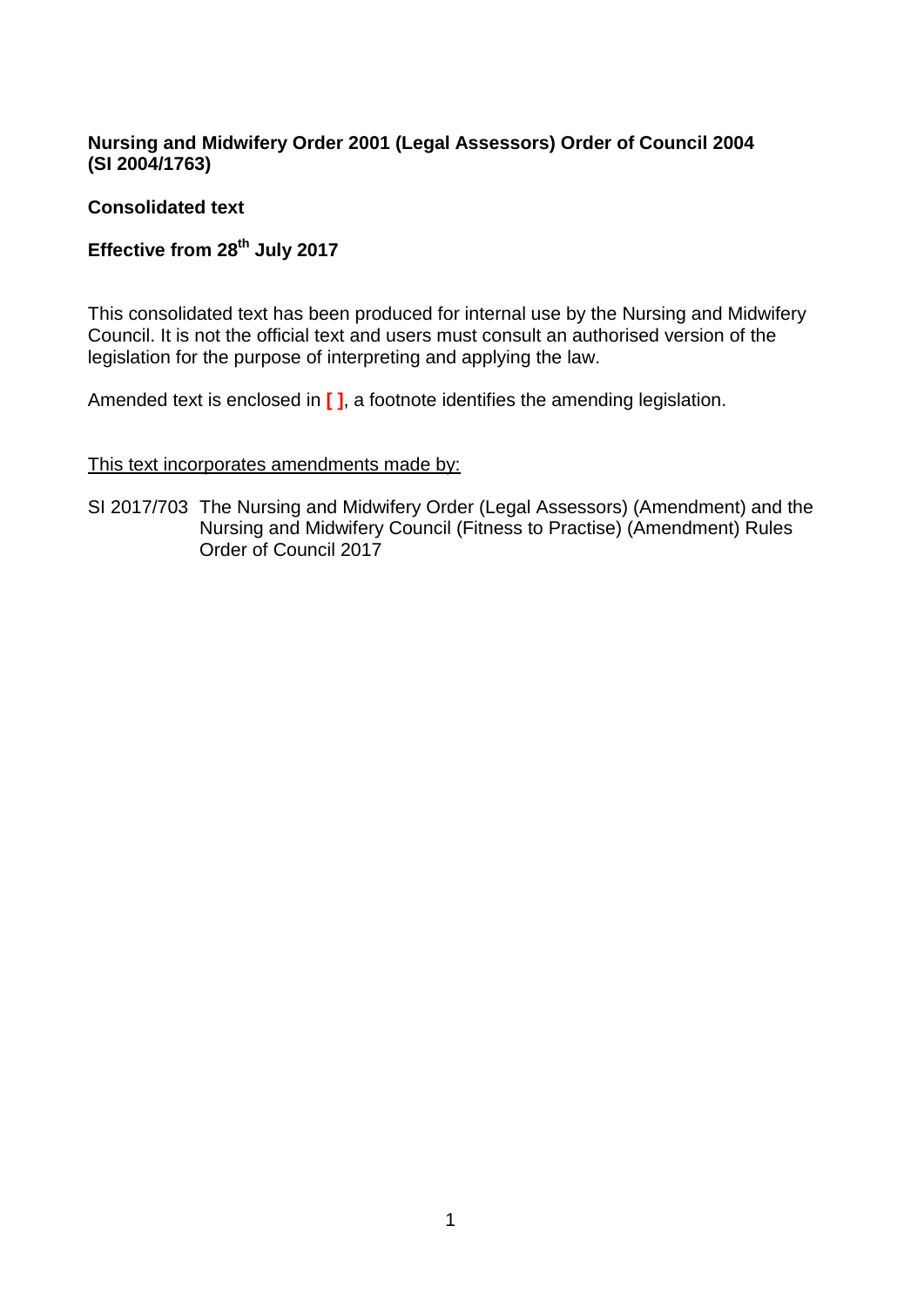#### STATUTORY INSTRUMENTS

#### **2004 No. 1763**

#### **HEALTH CARE AND ASSOCIATED PROFESSIONS NURSES AND MIDWIVES**

Nursing and Midwifery Order 2001 (Legal Assessors) Order of Council 2004

| $Made - - - -$         | 7th July 2004   |
|------------------------|-----------------|
| Laid before Parliament | 9th July 2004   |
| Coming into force - -  | 1st August 2004 |

At the Council Chamber, Whitehall, the 7th day of July 2004. By the Lords of Her Majesty's Most Honourable Privy Council.

Their Lordships, in exercise of the powers conferred on them by article 46(1) of the Nursing and Midwifery Order 2001(**[a](#page-1-0)**), and of all other powers enabling them in that behalf, hereby make the following Order:

#### **Citation, commencement and interpretation**

**1.**—(1) This Order may be cited as the Nursing and Midwifery Order 2001 (Legal Assessors) Order of Council 2004 and shall come into force on 1st August 2004.

(2) In this Order—

"the Order" means the Nursing and Midwifery Order 2001;

"Committee", except in the title of a Committee, means one of the Committees mentioned in article 2 of this Order; and

"hearing" does not include—

- (a) any preliminary meeting held by a Committee pursuant to rule 18 of the Nursing and Midwifery Council (Fitness to Practise) Rules 2004(**[b](#page-1-1)**) (preliminary meetings); or
- (b) any private meeting of a Committee.

 $a$  S.I. 2002/253. There are no relevant amendments.

<span id="page-1-1"></span><span id="page-1-0"></span> $b$  These Rules are scheduled to S.I. 2004/1761.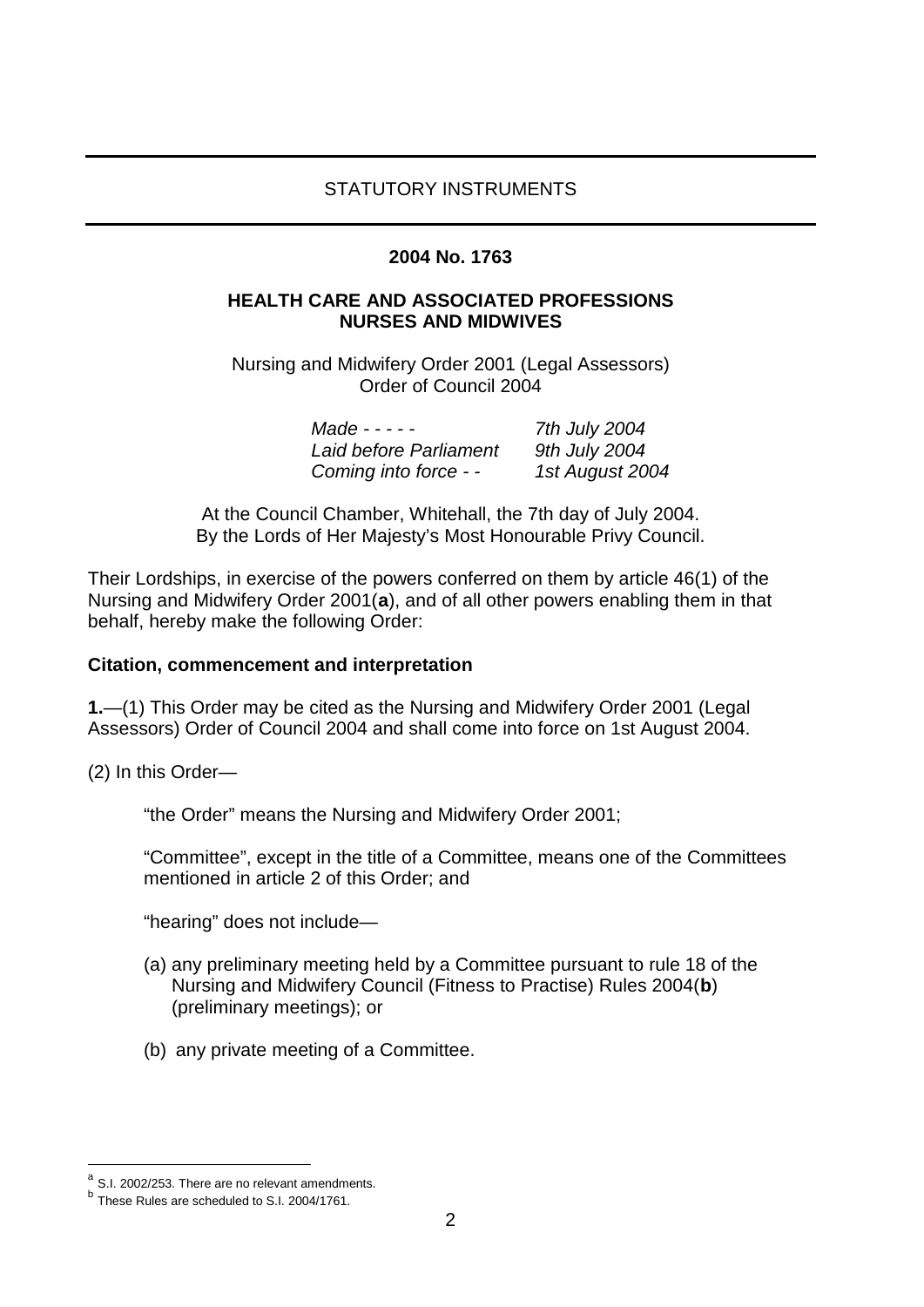## **Hearings at which legal assessors' advice is to be given in the presence of the parties or their representatives**

**2.** At a hearing before—

- (a) the Investigating Committee which relates to—
	- (i) an allegation under article 22(1)(b) of the Order or any matter which is treated as such an allegation in accordance with article 22(6) of the Order, or
	- (ii) whether to make, revoke, confirm, vary or replace an interim order under article 31 of the Order;
- **[**(b) the Fitness to Practise Committee under Part V of the Order; or
- $(C)$  $\mathbf{L}$
- (d) the Council under article 37 of the Order,

any advice tendered by a legal assessor to the Council or a Committee shall, subject to article 3, be given in the presence of every party, or person representing a party, in attendance at the hearing.

## **Exceptions to article 2**

**3.** Where the Council or a Committee—

- (a) has begun to deliberate on its decision; and
- (b) considers that it would be prejudicial to the discharge of its functions for the advice to be tendered in the presence of the parties or their representatives,

the advice may be given in the absence of the parties or their representatives.

### **Procedure to be followed where advice is given in the absence of the parties or their representatives**

**4.** Where advice is given in the absence of the parties or their representatives in accordance with article 3, the legal assessor shall—

- (a) as soon as practicable after completion of the deliberations inform each of the parties (or their representatives) in attendance at the hearing of the advice he gave, together with any question which led to that advice; and
- (b) subsequently record those matters in writing and give a copy to those parties or their representatives.

<span id="page-2-0"></span>c Substituted: SI 2017/703, paragraph 2